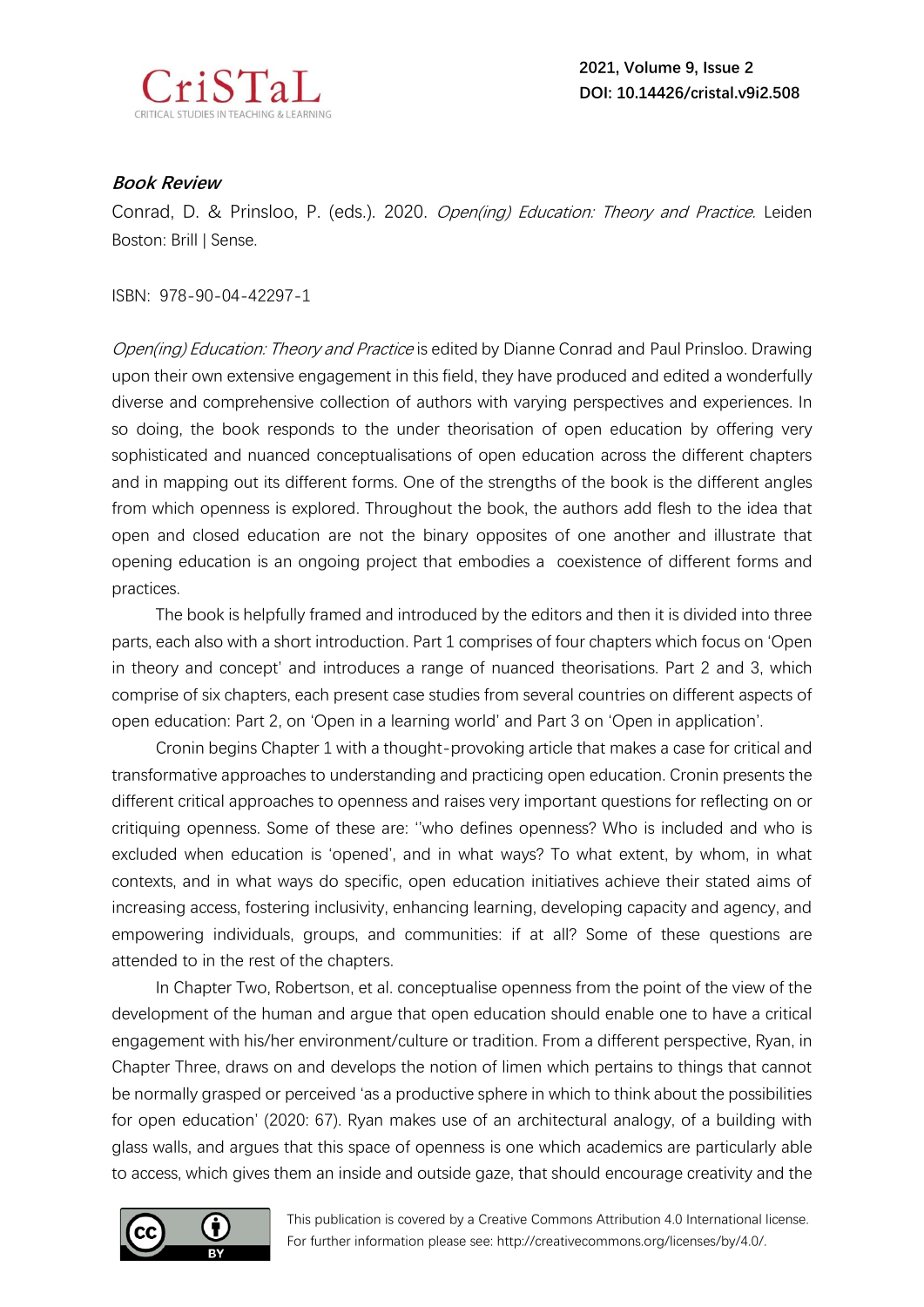adoption of pedagogies that meet the needs of learners. In Chapter four, Witthaus examines openness in relation to the discourse of marketisation in higher education. Witthaus highlights the tensions that academics encounter in having to work within open education values or principles such as collaboration and the requirements of market driven national policies. This tension between these two forces is illustrated through a comparative critical discourse analysis of the United Kingdom's Teaching Excellence Framework (TEF) and the Science for Policy report by the European Commission on opening up education.

In Chapter 5, Algers and Wals discuss how open education can help academics to address the sustainable development goals. They illustrate this through a case study of sustainable development of food systems and argue that open education ought to be understood as 'transformative sustainability-oriented open education', where the views of learners and marginalised communities can raise important social issues. In Chapter 6, Starr-Glass examines mentorship as a form of openness embedded in higher education's ecological system. Focusing on inclusion, Liyanagunawardena, et al. explore openness for people with disabilities, in Chapter 7. They use the idea of personas to highlight the role of context in producing hurdles to people with disabilities accessing open resources. The main message being that openness needs to be inclusive and the authors note that communities of learners can help in making open educational contents accessible.

In Chapter 8, Rouleau and Kalir use the concept of the social ecologies of learning, 'which are comprised of the people, places, technologies, and resources that educators access and connect with as they learn and develop their teaching practices' to examine the boundaries between open educational practices and private practices (2020: 169). They show how an understanding of this concept can enable educators to 'access and navigate public-private tensions and open their practices, becoming increasingly deprivatized' or open (2020: 170). In Chapter 9, on 'Openness in Context', Blaschke, et al. present case studies that show how Open Educational Resources (OER) and prior learning assessment and recognition (PLAR) are manifested in open and distance learning institutions in different contexts in Canada, the United States, the United Kingdom, and Germany. In the presentation of these case studies, the advantages and challenges of OER and PLAR, as well as best practices in achieving these, are highlighted. Following on from Blaschke, et al, Santosh's article (Chapter 10) examines openness in the context of open universities in India. The central message espoused in the chapter is that open universities need to foster a culture of openness and suggestions are offered regarding how this may be done at the policy, organisational and technical levels. The authors believe that an approach of transparency is essential to fostering openness.

Chapter 11 examines openness in the context of South-Mediterranean countries. A case study of an international cooperation project involving five partners from Europe and nine from the South-Mediterranean (S-M) region (Morocco, Palestine, Egypt, and Jordan) are presented. The authors emphasise the challenge involved in making OERs or Open Education Practices (OEPs) contextual yet relevant to international users. In Chapter 12, Hayman, et al.'s article focuses on open learning and open communities for pre-K12 practitioners. Considering that most of the